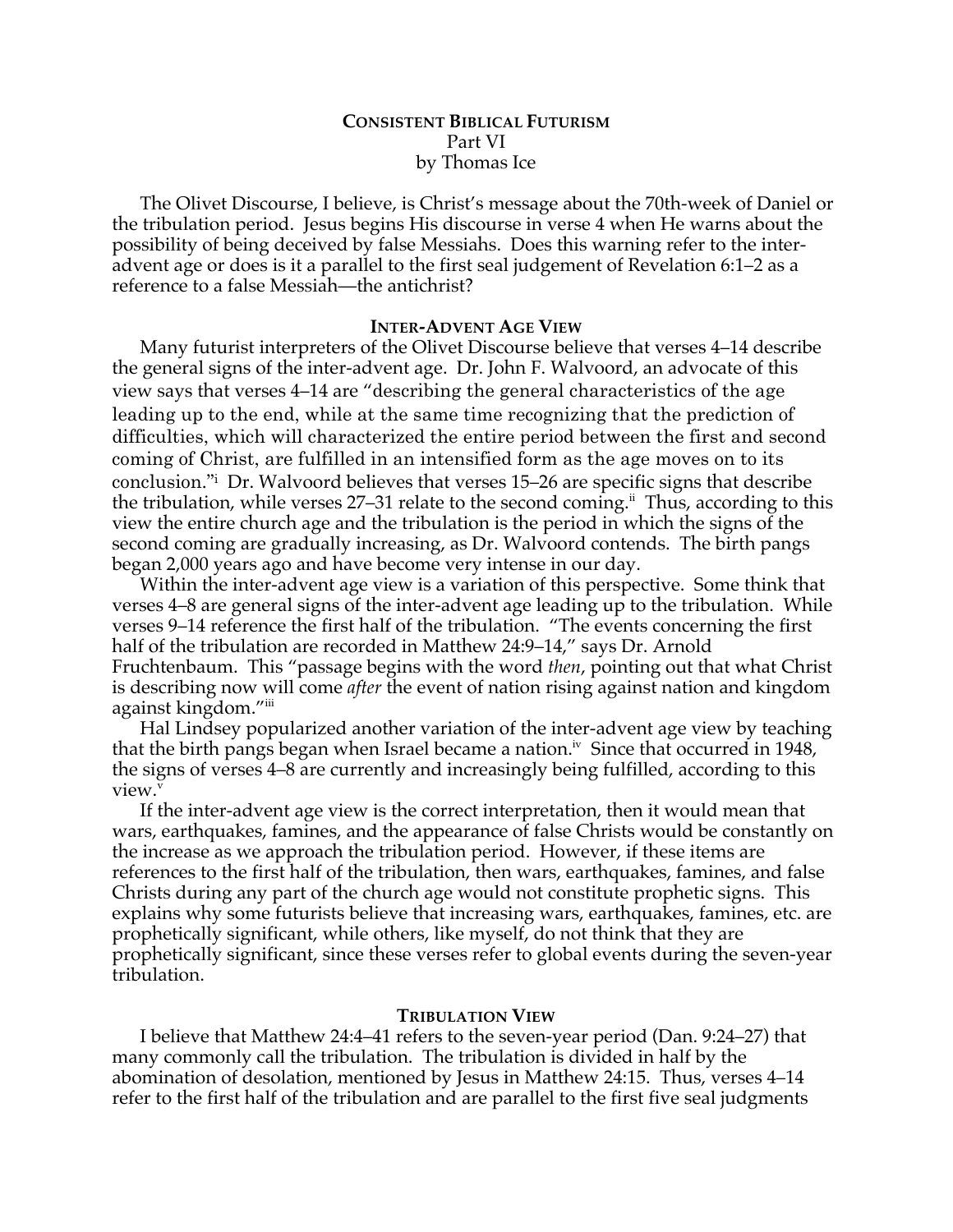found in Revelation 6. I have already made the case for this view in a previous installment. How do I explain the popularity of the inter advent age view's popularity among some futurists?

First, it would appear to me that the burden of proof concerning this matter would be with the futurist-historicist, who holds to the inter advent age view to show that Christ's prophecy of events in Matthew 24:4–14 differ from those in Revelation six. That is the outcome if the inter advent age view is taken. The events of Matthew 24:4– 14 and Revelation six are in reality parallel to each other. Seeing these passages as parallel and in the same sequence makes the most sense and provides a framework for understanding similar passages throughout the Old Testament within the context of the tribulation, not our current Church Age.

Next, a general observation about the development of modern futurism comes into play at this point. While it is true that the early church took a futurist view of Bible prophecy, futurism died out by the fourth and fifth centuries in conjunction with the suppression of premillennialism. When premillennialism began to be revived by Protestantism in the sixteenth and seventeenth centuries, it was linked to historicism, not futurism. In fact, historicism became such an entrenched view within Protestantism from the early 1600's until about 1800, that it earned the label "the Protestant view." During this period, it did not matter whether you were an Amillennialist, Premillennialist, or Postmillennialist, virtually all held to a historicist view of Revelation and prophetic interpretation within Protestantism.

Since the key feature of historicism's view of Revelation is to equate the events of the tribulation (chapters 4—19) with the current Church Age, it is not surprising that these same interpreters tended to view the events of the Olivet Discourse in the same way. The shift away from the historicist understanding of the Book of Revelation began to take place in the mid-1800s in Great Britain and after the Civil War in America. However, applying a futurist interpretation to Christ's Olivet Discourse proceeded more slowly than the shift to a futurist view of Revelation. I believe that this is what led to the popularity of a futurist-historicist view of the Olivet Discourse by otherwise futurist interpreters. As with any interpretative paradigm shift, it has taken some time to apply consistent literal interpretation to the Olivet Discourse, which yields a consistent futurism in relation to the passage.

## **THE HISTORICIST ATTRACTION**

The attraction of the historicist interpretative approach for historicists is that they can say: "prophecy is being fulfilled today." However, prophecy is not being fulfilled today!<sup>vi</sup> After about 250 years of trying to make that work, people finally got tired of failed prophecy after failed prophecy. Historian Ernest Sandeen has noted the following about the failures of historicism:

Sooner or later these timetables failed to predict a great world event (such as the defeat and exile of Napoleon III in 1870, which confounded many scholars' expectations that the emperor would prove to be the Antichrist) or predicted one that failed to appear on schedule. After 1844 the historicist's position began to lose the almost undisputed position that it held during the first generation of the millenarian revival.<sup>vii</sup>

Since the Bible cannot be wrong and has proven to be correct in relation to the fulfillment of prophecy in regards to the first coming of the Messiah (Jesus), when taken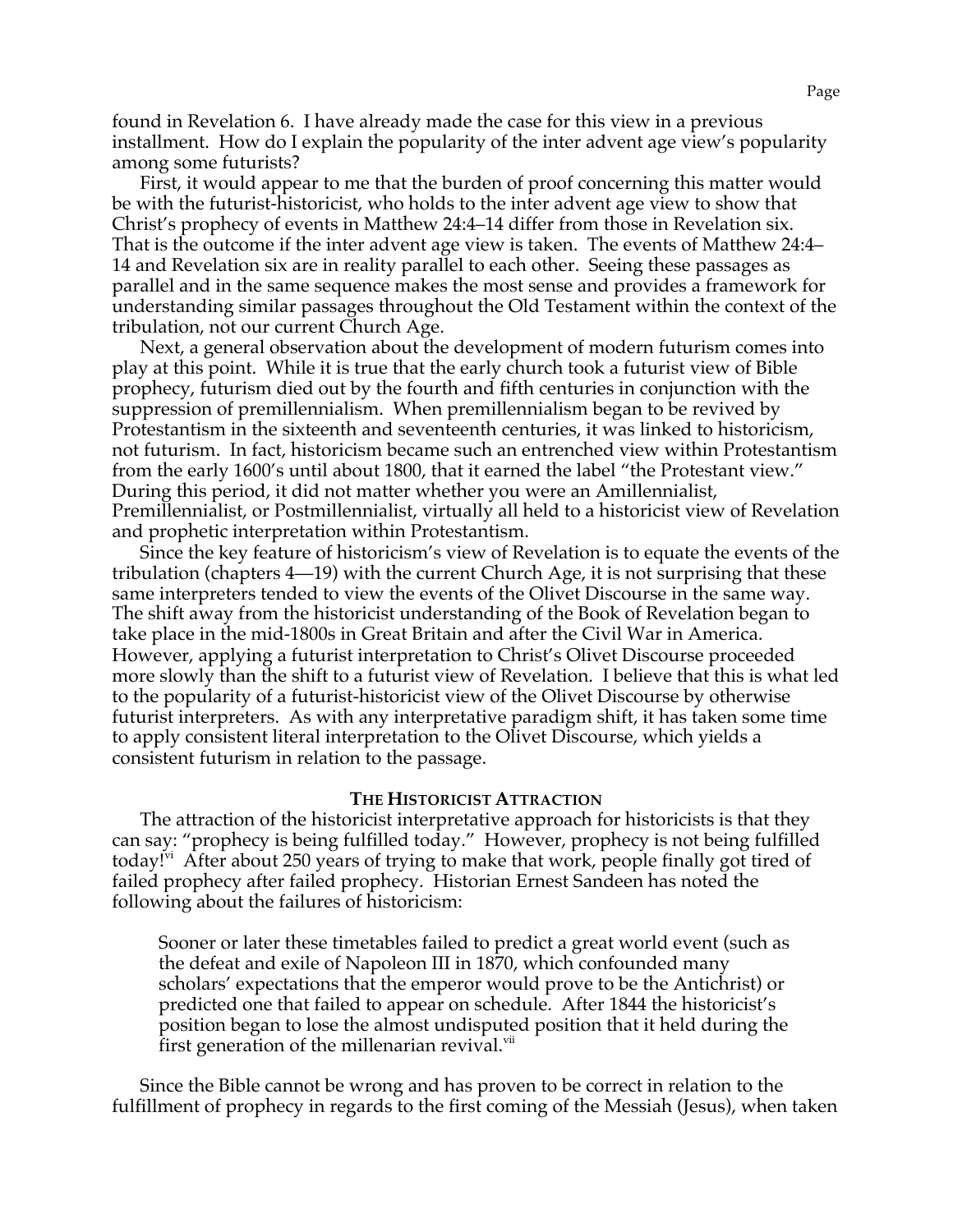literally, it will be proven true in relation to His second advent when taken literally. However, just like historicists, futurists who import elements of historicism into their prophetic frameworks too often prove to be failures, just like the historicists of bygone years.

Frankly, it is the historicist elements that some dispensational futurists incorporate into their systems that appear attractive to those who want to be able to say, "Bible prophecy is being fulfilled in our own day." Yet, it is these same historicists elements that are seen by our critics, who use them to say that dispensationalists are date-setters and prognosticators who have been proven wrong. And many of these historicistbased elements have been proven wrong. The critics then claim that dispensationalism has been proven wrong, when in fact it is the historicist elements that do not belong to futurist dispensationalism. Sandeen tells us concerning Darby and dispensationalism the following:

Unlike the historicist millenarians, Darby taught that the prophetic timetable had been interrupted at the founding of the church and that the unfulfilled biblical prophecies must all wait upon the rapture of the church. . . . Darby avoided the pitfalls both of attempting to predict a time for Christ's second advent and of trying to make sense out of the contemporary alarms of European politics with the Revelation as the guidebook.<sup>viii</sup>

Further problems with blending elements of historicism with futurism is that such a mix destroys imminency, which is the fact that Christ could come at any moment to rapture His Bride, before any of the events of the tribulation can occur. Thus, to say that the events of Matthew 24:4–8, for example, are taking place today, before the rapture has taken place, is destructive of a true doctrine of imminency (1 Cor. 1:7; Phil. 3:20; 4:5; 1 Thess. 1:10; 5:9; Titus 2:13; James 5: 7–9; 1 Pet. 1:13; Jude 21). If these events must take place during the current Church Age, then they would need to take place before the rapture could occur. We can see that the more one looks at the details of the view that Matthew 24:4–14 or 4–8 refers to the inter advent age, the more we see that such a view undermines consistent futurism. Maranatha!

## **ENDNOTES**

<sup>&</sup>lt;sup>i</sup> John F. Walvoord, Matthew: *Thy Kingdom Come* (Chicago: Moody Press, 1974), p. 183.<br><sup>ii</sup> Walvoord, Matthew, p. 183.<br><sup>ii</sup> Arnold G. Fruchtenbaum, *The Footsteps of the Messiah: A Study of the Sequence of Prophetic Event* 

<sup>(</sup>Tustin, CA: Ariel Press, 2003), pp. 632-35. For the most exhaustive presentation of this view that I have found so far, see David L. Cooper, *Future Events Revealed: According to Matthew 24 and 25* (Los Angeles: David L. Cooper, 1935).<br><sup>iv</sup> Hal Lindsey, *The Late Great Planet Earth* (Grand Rapids: Zondervan Publishing House, 1970), pp. 53–54.

<sup>&</sup>lt;sup>v</sup> Some have tried to make the case that killer earthquakes are on the rise over the last few decades, which is disputed by others. Even if killer quakes are on the rise, it does not impact my thinking on this issue since my view is formulated by my understanding of the biblical text, not a perception of current events. vi However, it is clear that today God is in the process of bringing Israel back to her land in preparation

for the events of the tribulation. There can also be no doubt that God is preparing or setting the stage for a time of future fulfillment, after the rapture and during the tribulation.

vii Ernest R. Sandeen, *The Roots of Fundamentalism: British and American Millenarianism, 1800–1930* (Grand Rapids: Baker Book House, 1978), p. 60.